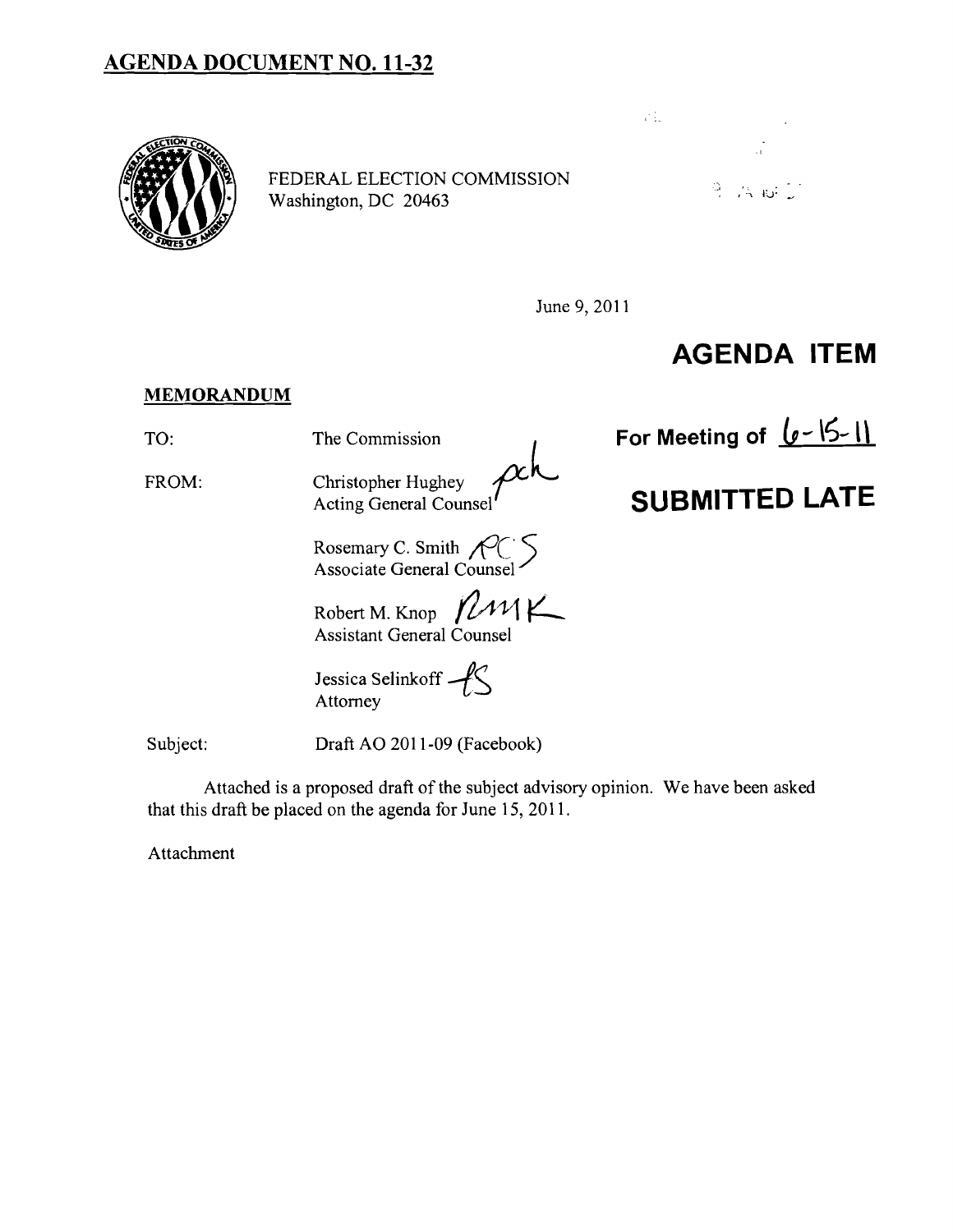| $\mathbf{1}$                     | <b>ADVISORY OPINION 2011-09</b>                                                            |
|----------------------------------|--------------------------------------------------------------------------------------------|
| $\overline{c}$<br>$\overline{3}$ | Marc E. Elias, Esq.<br><b>DRAFT</b>                                                        |
| $\overline{\mathbf{4}}$          | Jonathan S. Berkon, Esq.                                                                   |
| 5                                | Rebecca H. Gordon, Esq.                                                                    |
| 6                                | Perkins Coie LLP                                                                           |
| $\overline{7}$                   | 700 Thirteenth Street, N.W., Suite 600                                                     |
| $8\phantom{.}$<br>9              | Washington, D.C. 20005-3960                                                                |
| 10                               | Dear Messrs. Elias and Berkon and Ms. Gordon:                                              |
| 11                               | We are responding to your advisory opinion request on behalf of Facebook                   |
| 12                               | concerning the application of the Federal Election Campaign Act of 1971, as amended        |
| 13                               | (the "Act"), and Commission regulations to Facebook's proposal to sell small, character-   |
| 14                               | limited ads to candidate's authorized committees, party committees, and other political    |
| 15                               | committees. Facebook asks whether its ads qualify for the "small item" or                  |
| 16                               | "impracticable" exception and thus do not require disclaimers under the Act or             |
| 17                               | Commission regulations.                                                                    |
| 18                               | The Commission concludes that neither the "small items" exception nor the                  |
| 19                               | "impracticable" exception applies to Facebook's ads but that the Act's disclaimer          |
| 20                               | requirement is satisfied if a Facebook ad links to a website or a Facebook page containing |
| 21                               | a full disclaimer that is clear and conspicuous as required by 11 CFR 110.11, and both the |
| 22                               | disclaimer and Facebook ad are paid for by and authorized by the same person or            |
| 23                               | persons. See Advisory Opinion 20010-19 (Google).                                           |
| 24                               | <b>Background</b>                                                                          |
| 25                               | The facts presented in this advisory opinion are based on your letter received on          |
| 26                               | April 26, 2011 and your email received on May 6, 2011.                                     |
| 27                               | Facebook is an online free social networking service. Facebook is used by both             |
| 28                               | individuals (who have "Profiles") and public persons and entities, such as political       |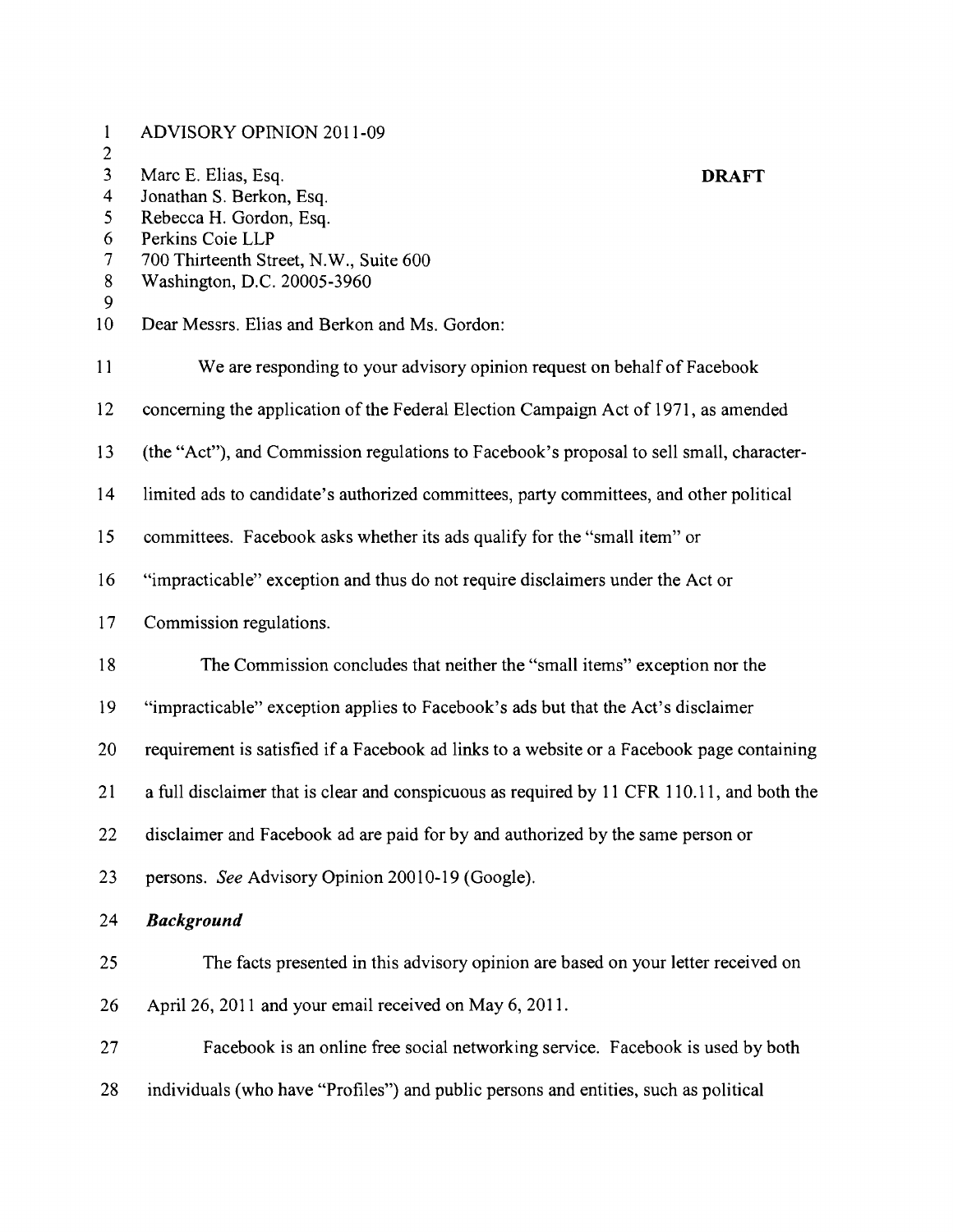$\mathbf{1}$ committees, (who have "Pages"). Facebook sells ads that appear on the Facebook 2 platform to its users. There are two categories of Facebook ads: "Standard Ads" and 3 "Sponsored Stories." Both categories of ads are character-limited. 4 Standard Ads provide for up to 25 text characters in the title and 135 text 5 characters in the body of the ad. Sponsored Stories provide for zero to 100 text 6 characters. Both types of ads also include a miniature image. Standard Ads use an image 7 similar in size to the thumbnail image that appears next to each Facebook user's name 8 when he or she posts on a Facebook Profile or Page. Sponsored Stories use images that 9 are smaller. A Standard Ad may link to either a Facebook Page or an external website. 10 This link may lead to a Facebook Page or website containing a disclaimer, but may also 11 lead to a Facebook page or website that does not contain a disclaimer. A Facebook ad 12 link may lead to a third party's website or Facebook page, that is, to a website that is not 13 owned, operated, or controlled by person paying for the Facebook ad. *14 Question Presented 15 Do Facebook 's small, character-limited ads qualify for the "small item" or 16 "impracticable" exception to the disclaimer requirements under the Act and Commission*  17 *regulations?*  18 *Legal Analysis and Conclusions*  19 No, Facebook's ads do not qualify for either the "small items" exception or the 20 "impracticable" exception from the disclaimer requirements under the Act and 21 Commission regulations. Nevertheless, pursuant to Advisory Opinion 2010-19 (Google), 22 Facebook's ads satisfy the disclaimer requirements of the Act and Commission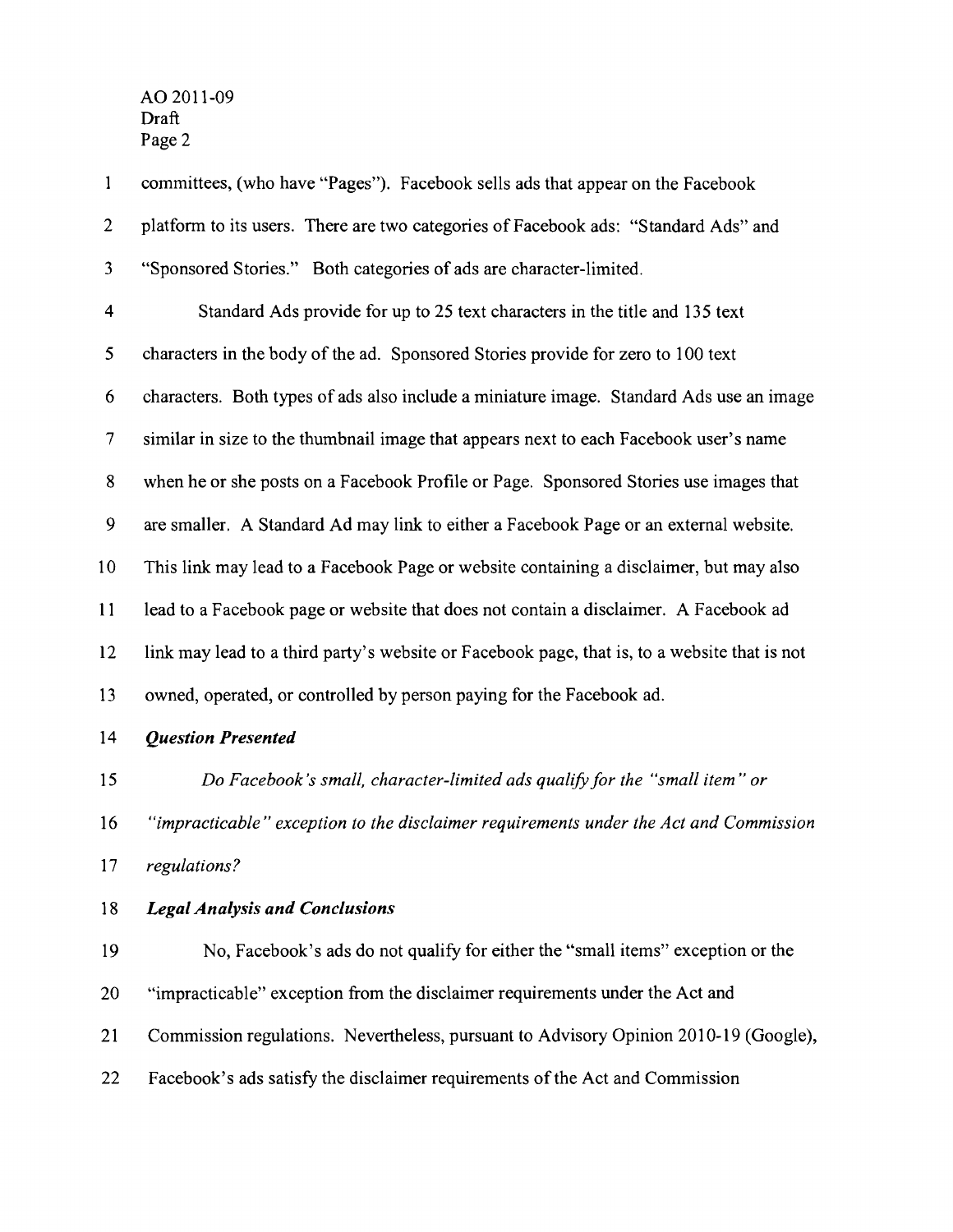$\mathbf{1}$ regulations provided the ads link to a website or Facebook page containing a full 2 disclaimer as required by 11 CFR 110.11 and provided both the disclaimer and Facebook 3 ad are paid for by and authorized by the same person or persons. 4 With some exceptions, public communications made by a political committee 5 must include certain disclaimers. *See* 2 U.S.c. 441d(a)(1); 11 CFR 110.11(a)(1). Under 6 the Act and Commission regulations, a "public communication" is a communication "by 7 means of any broadcast, cable, or satellite communication, newspaper, magazine, outdoor 8 advertising facility, mass mailing, or telephone bank to the general public, or any other 9 form of general public political advertising." 2 U.S.C. 431(22); 11 CFR 100.26. 10 "General public political advertising" includes "communications over the Internet" if 11 they are "placed for a fee on another person's Web site." *Id.*  12 If a candidate, an authorized committee of a candidate, or an agent of either pays 13 for and authorizes the public communication, the disclaimer must state that the 14 communication "has been paid for by the authorized political committee." 11 CFR 15 11 O.ll(b)(l); *see also* 2 U.S.C. 441d(a)(1). If a public communication is paid for by 16 someone else, but is authorized by a candidate, an authorized committee of a candidate, 17 or an agent of either, the disclaimer must state who paid for the communication and that 18 the communication is authorized by the candidate, authorized committee of the candidate, 19 or the agent of either. 11 CFR 110.11 (b)(2); *see also* 2 U.S.C. 441 d(a)(2). If the 20 communication is not authorized by a candidate, an authorized committee of a candidate, 21 or an agent of either, the disclaimer must "clearly state the full name and permanent street 22 address, telephone number, or World Wide Web address of the person who paid for the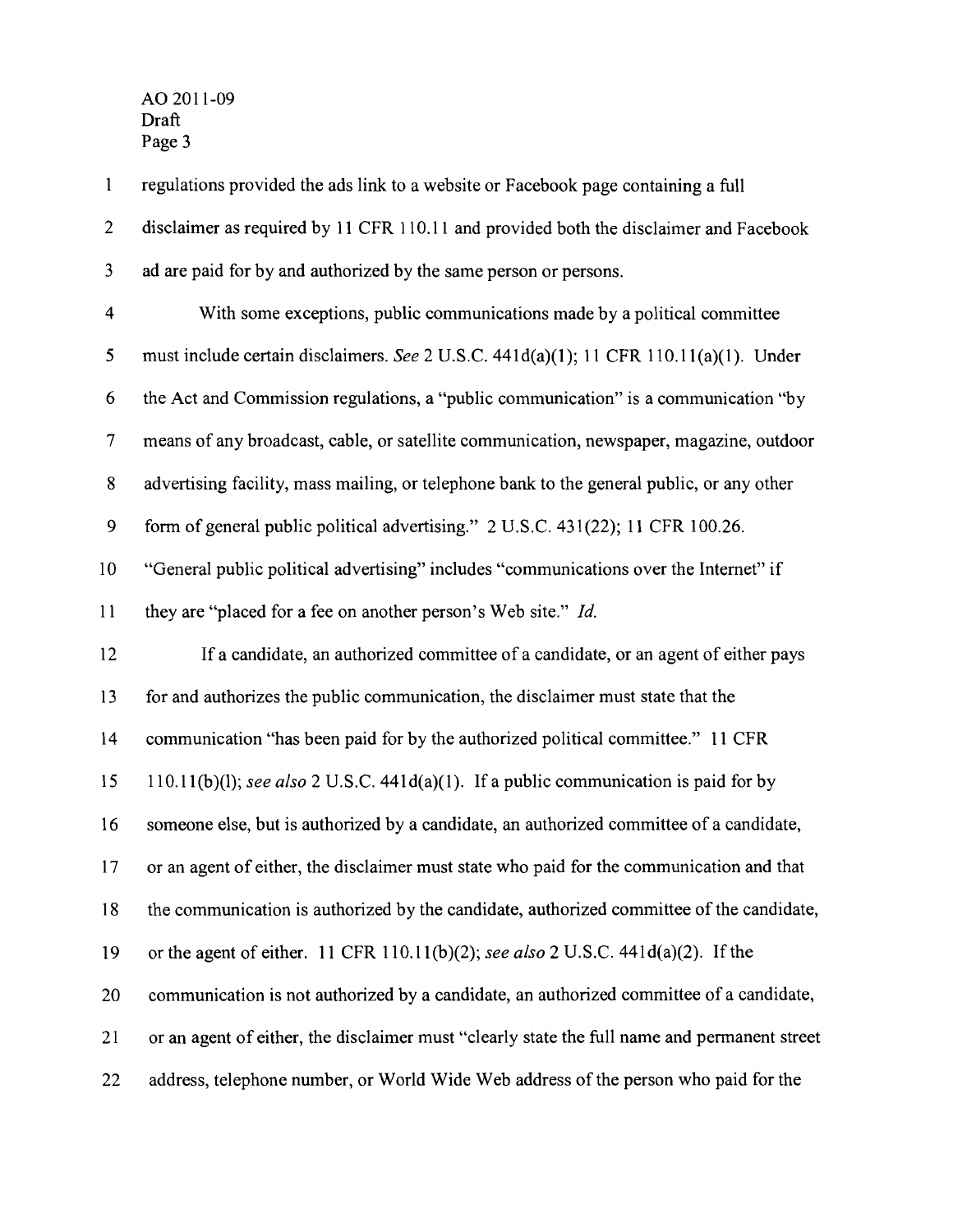1 communication, and that the communication is not authorized by any candidate or 2 candidate's committee." 11 CFR 110.11(b)(3); *see also* 2 U.S.C. 441d(a)(3). Every 3 disclaimer "must be presented in a clear and conspicuous manner, to give the reader, 4 observer, or listener adequate notice of the identity" of the ad's sponsor. 11 CFR 5  $110.11(c)(1)$ .

6 Commission regulations contain several exceptions to these general disclaimer 7 requirements. A disclaimer is not required if the communication is placed on "[b]umper 8 stickers, pins, buttons, pens, and similar small items upon which the disclaimer cannot be 9 conveniently printed." 11 CFR 110.11( $f$ )(1)(i) (the "small items exception"). 10 Additionally, the disclaimer is not required for "[s]kywriting, water towers, wearing 11 apparel, or other means of displaying an advertisement of such a nature that the inclusion 12 of a disclaimer would be impracticable." 11 CFR 110.11( $f$ )(1)(ii) (the "impracticable 13 exception"). 14 When the Commission explained the small items exception and impracticable 15 exception in 1995, it indicated that Internet communications that constitute general public 16 political advertising would still require disclaimers. *See* Final Rules on Communications 17 Disclaimer Requirements, 60 FR 52069, 52071 (Oct. 5, 1995) ("1995 Disclaimer E&J"). 18 Additionally, when Congress later amended the Act to add new specificity to the 19 requirements for disclaimers, including disclaimers on written materials, as well as to 20 expand the reach of the disclaimer requirements, Congress did not expand either 21 exception to include Internet ads, even though Congress was aware of the Commission's 22 already-existing regulatory exceptions for "small items" and "impracticability." *See*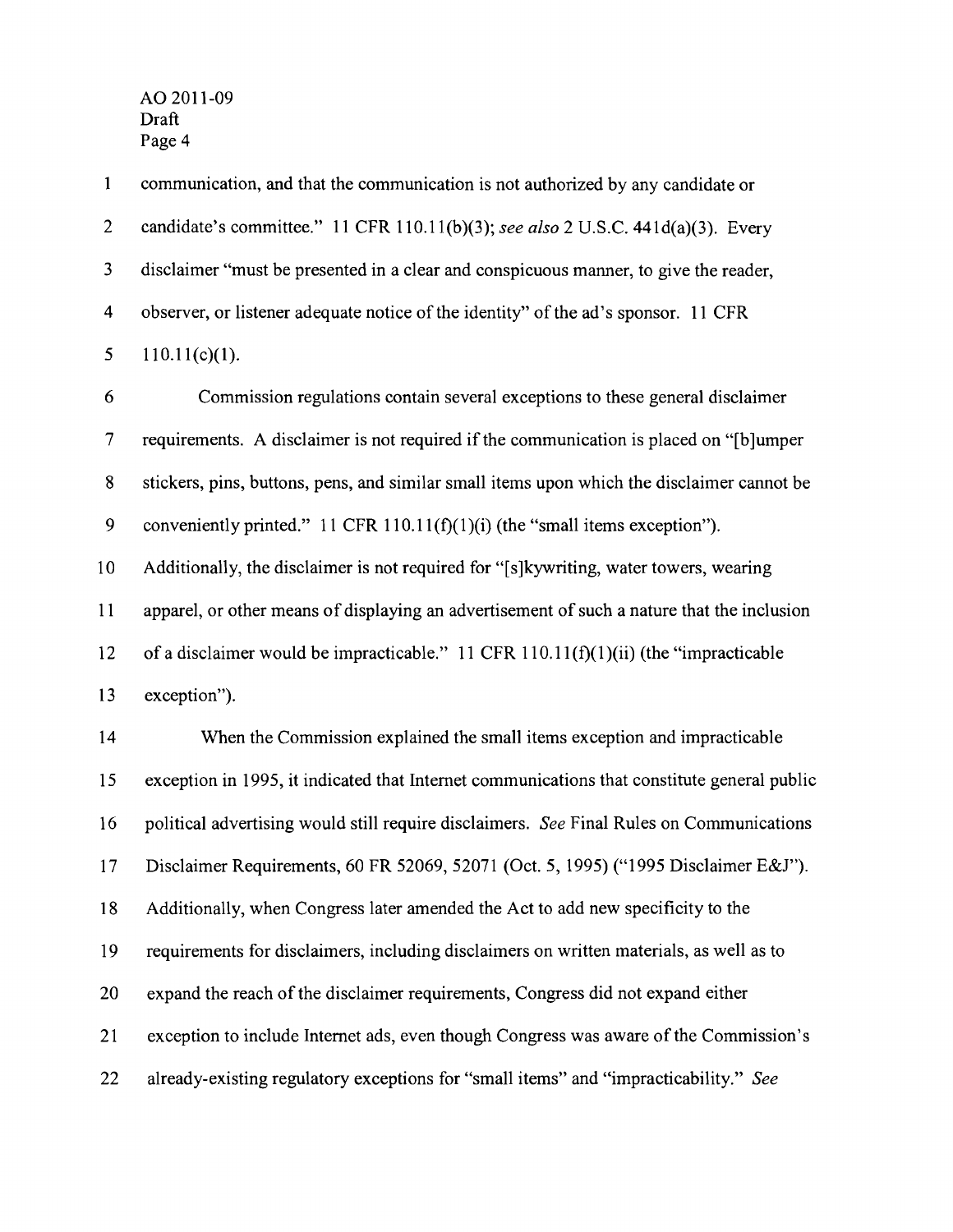$\mathbf{1}$ Bipartisan Campaign Refonn Act of2002, Pub. L. No. 107-155, 116 Stat. 81 (2002). 2 When the Commission later engaged in a rulemaking on Internet 3 communications, the Commission left unregulated most Internet activities, recognizing 4 that the Internet is a "unique and evolving mode of mass communication and political 5 speech that is distinct from other media in a manner that warrants a restrained regulatory 6 approach." Final Rules on Internet Communications, 71 FR 18589,18589 (Apr. 12, 7 2006). However, the Commission singled out paid advertising on another person's 8 website as one of the few instances of Internet communications that require a disclaimer 9 because "the expense of that advertising sets it apart from other uses of the Internet." *Id.*  10 at 18590. The Commission, in so regulating paid Internet advertising as a "public 11 communication," subjected such paid Internet ads to the disclaimer rules but made no 12 additional exceptions (or adjustments to the existing exceptions) for smaller versions of 13 these Internet ads. *14 Small Items Exception*  15 The Commission has applied the small items exception to the general disclaimer 16 requirements in situations where a disclaimer simply would not fit in the space provided 17 based on the physical limitations of the item or a technological constraint. *See* Advisory 18 Opinions 1980-42 (Hart) (applying the exception to concert tickets) and 2002-09 (Target 19 Wireless) (applying the exception to "short message service" communications distributed 20 through a wireless telecommunications network). Despite its name, the Commission has 21 previously indicated that "size is not dispositive" when applying the small items

22 exception; rather "practicality (or "convenience," in the regulatory vernacular) is the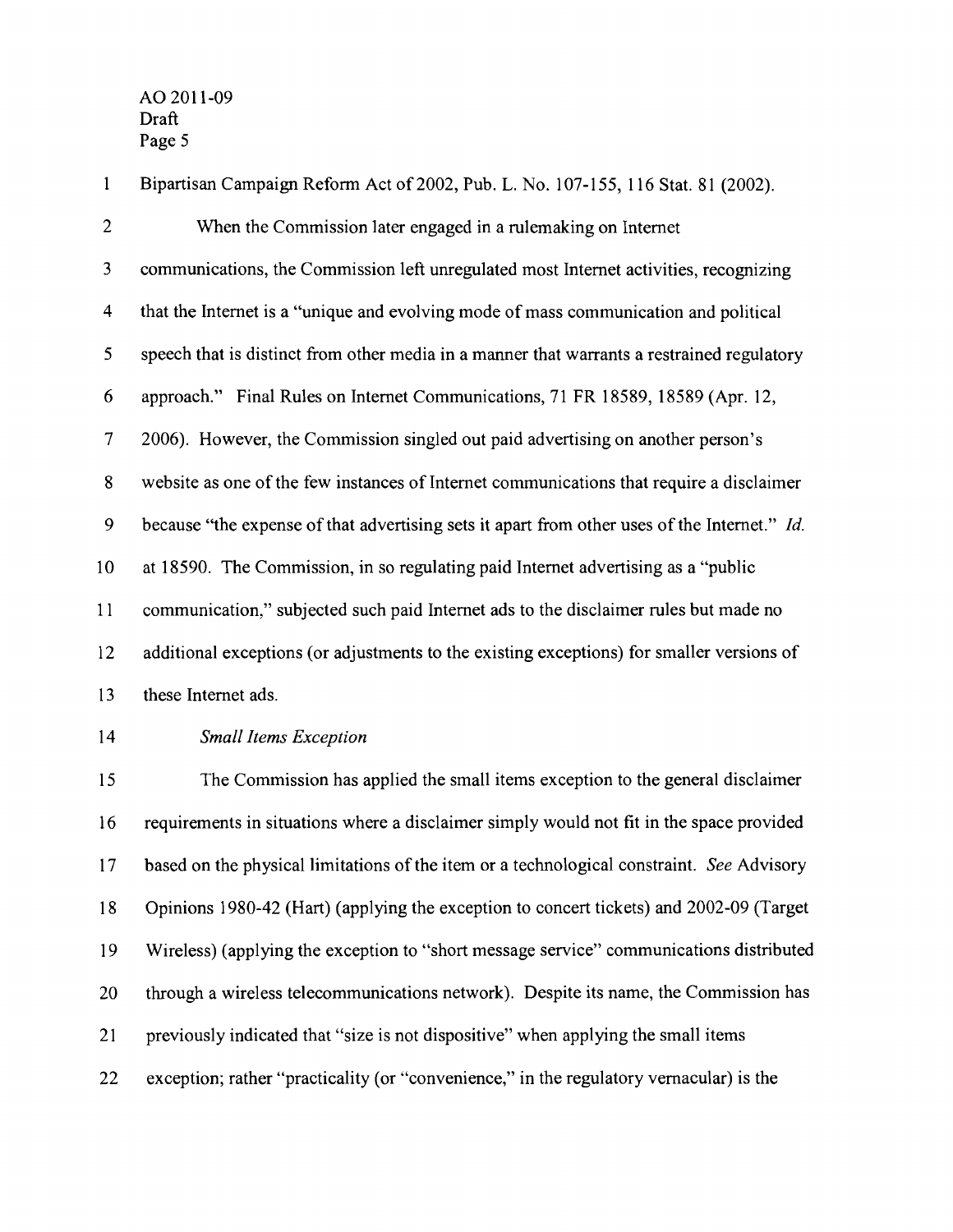1 critical factor in determining the exception's applicability."

2 In Advisory Opinion 2002-09 (Target Wireless), the requestor asked whether 3 disclaimers were required on content, where that content bore a sponsorship message 4 from a political committee. Nationwide "short message service" ("SMS") technology, 5 which was not set by Target Wireless, limited the content to 160 characters per page and 6 Target Wireless could not guarantee that two pages sent consecutively would be received 7 consecutively. The Commission detennined that the small items exception applied, 8 emphasizing the limits on the infonnation that could be conveyed. Specifically, the 9 requestor, Target Wireless, emphasized the nature of the external limitations in a 10 comment, explaining that "the 160 character limitation is set by current technology" and 11 that "Target Wireless has no influence" regarding the portion of the characters available 12 for political advertising. Advisory Opinion 2002-09 (Target Wireless) (August 21,2002 13 Comment ofTarget Wireless). Indeed, the Commission concluded "that the SMS 14 technology places similar limits on the length of a political advertisement as those that 15 exist with bumper stickers." Advisory Opinion 2002-09 (Target Wireless). 16 In contrast to the technological limitations faced by Target Wireless, Facebook's 17 proposal is more similar to the facts the Commission considered in Advisory Opinion 18 2007-33 (Club for Growth PAC). In Advisory Opinion 2007-33, Club for Growth PAC 19 proposed to purchase short 10- and 15-second television ads and asked the Commission 20 whether they could "dispense with" or "truncate" the required disclaimers given the short

<sup>&</sup>lt;sup>1</sup> See Statement of Reasons of Vice Chairman Darryl R. Wold, and Commissioners Lee Ann Elliott, David M. Mason, Danny L. McDonald and Karl J. Sandstrom in Matter Under Review 4791, Ryan for Congress (Apr. 13, 1999) (pocketsize football schedule found not to be eligible for the small items exception despite being smaller than a bumper sticker), available at www.eqs.nictusa.com/eqsdocsMUR/00003CCC.pdf.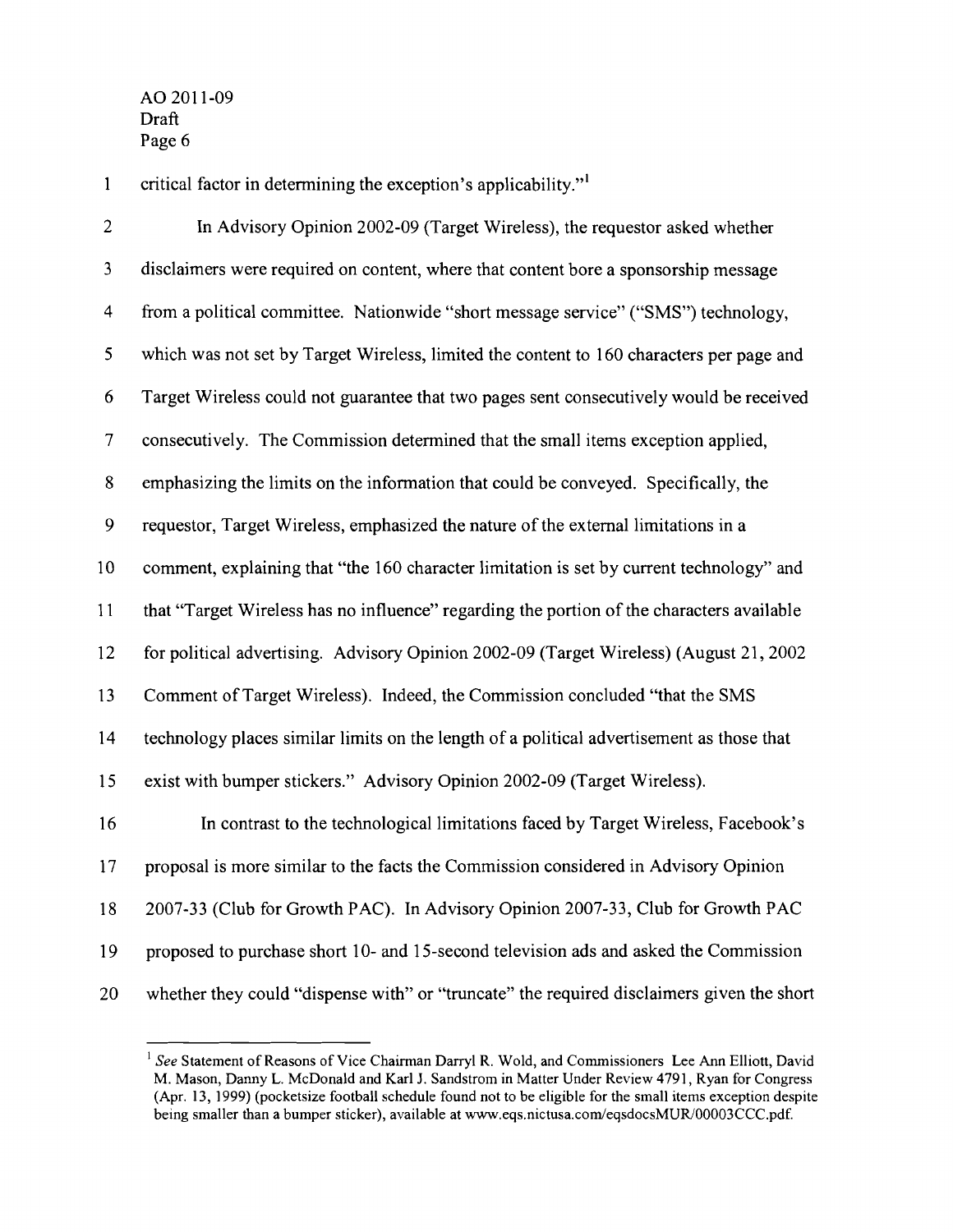$\mathbf{1}$ length of the proposed ads. In response, the Commission indicated that the short length 2 of Club for Growth PAC's proposed ads was not driven by any physical or technological 3 limitations intrinsic to television advertising and concluded that Club for Growth PAC's 4 ten- and fifteen-second television ads did not qualify for the "small items exception." 5 The limitation on the size or the number of characters that Facebook allows to be 6 included in a Facebook ad is not mandated by the physical limitations of the display 7 medium or Internet technology. Neither is the limitation on the size of the ad set by a 8 third party who established the technological medium and its use. Rather, Facebook 9 indicates that it has set the small sizes for its ads because of Facebook's business decision 10 that "larger ads would disrupt the social networking experience for Facebook users." 11 Facebook's business decision in favor of small ads does not justify elimination of the 12 statutory disclaimer requirement given that it remains physically and technologically 13 possible for Facebook to increase both the size of its ads and the number of characters 14 that may be included in its ads.

15 Accordingly, the Commission concludes that the small item exception does not 16 apply to Facebook's ads.

17 *Impracticable Exception* 

18 The Commission has not, through advisory opinions, applied the impracticable 19 exception to the general disclaimer requirements to situations beyond those listed in the 20 rule at 11 CFR 110.11(f)(I)(ii). *See* Advisory Opinions 2007-33 (Club for Growth PAC) 21 (determining that ten- and fifteen-second ads do not qualify for the impracticable 22 exception) and 2004-10 (Metro Networks) (determining that a "live read" sponsorship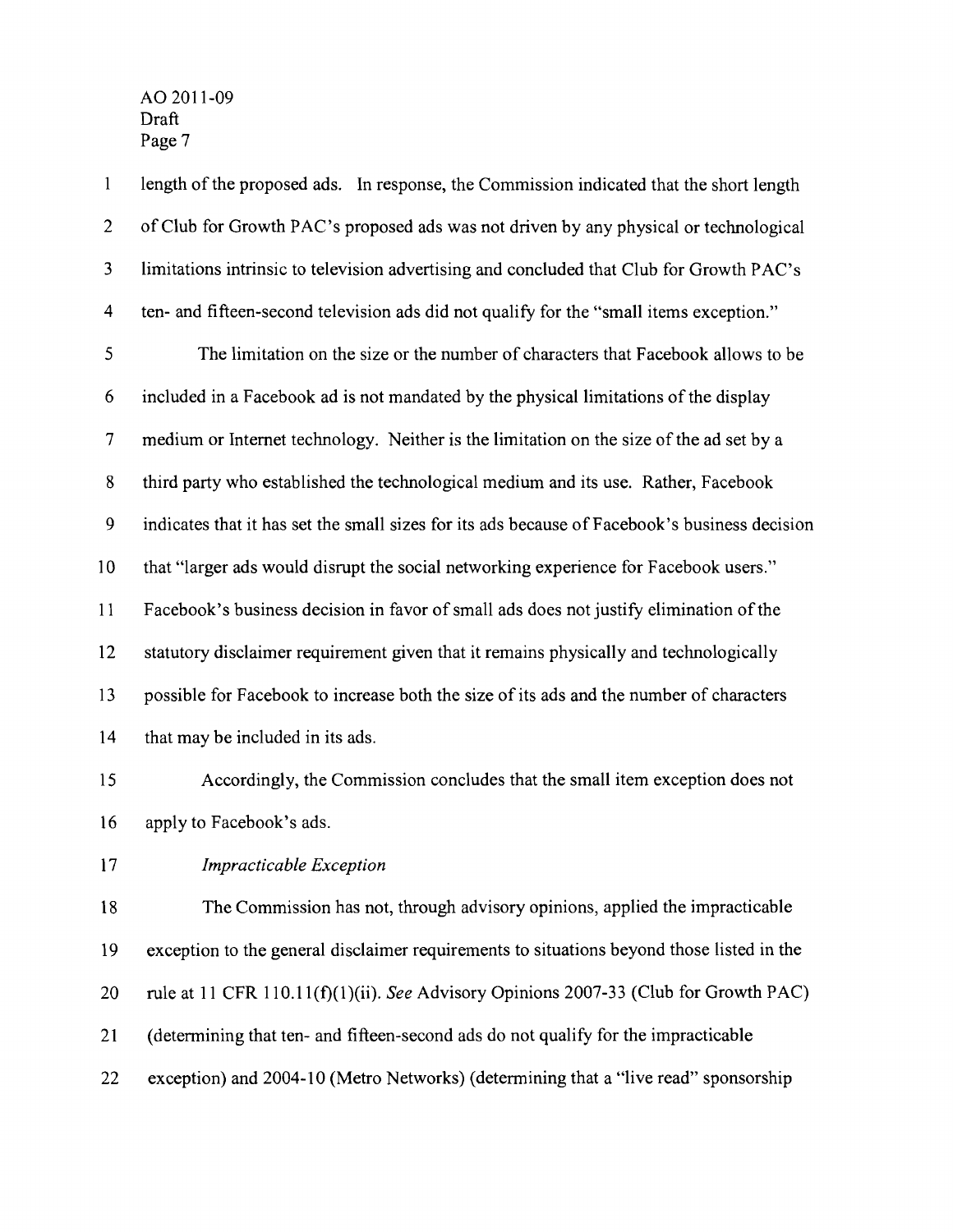message did not qualify for the impracticable exception). The impracticable exception  $\mathbf{1}$ 2 provides that, in addition to skywriting, water towers, and wearing apparel, the exception 3 applies to "other means of displaying *an advertisement ofsuch a nature* that the inclusion 4 ofa disclaimer would be impracticable." 11 CFR 110.11(t)(1)(ii) (emphasis added). 5 Although the list of communications in the rule is not exhaustive, the relevant concern in 6 determining that a disclaimer would be impracticable turns on the nature of the means of 7 advertising. 8 **In** the case of Facebook's ads, the means, or medium, of advertising is the 9 Internet. As discussed above, there are not physical or technological limitations of either 10 the display medium or Internet technology that would make it impracticable to include a 11 disclaimer on Facebook's ads. Rather, Facebook indicates that it has set the small sizes 12 for its ads as a business decision. Facebook's business decision to make smaller ads 13 within a medium that could, and regularly does, practically support ads that can contain 14 disclaimers does not alter the nature of the means of communication such that a 15 disclaimer becomes "impracticable." 16 As discussed above, when the Commission has previously revised its disclaimer 17 rules, it has not considered the Internet a "means of displaying an advertisement of such a 18 nature that the inclusion of a disclaimer would be impracticable." 1995 Disclaimer E&J, 19 60 FR at 52071. Rather, it has specifically determined that disclaimers should be 20 required for paid political advertising. 21 Accordingly, the Commission concludes that impracticable exception does not 22 apply to Facebook's ads.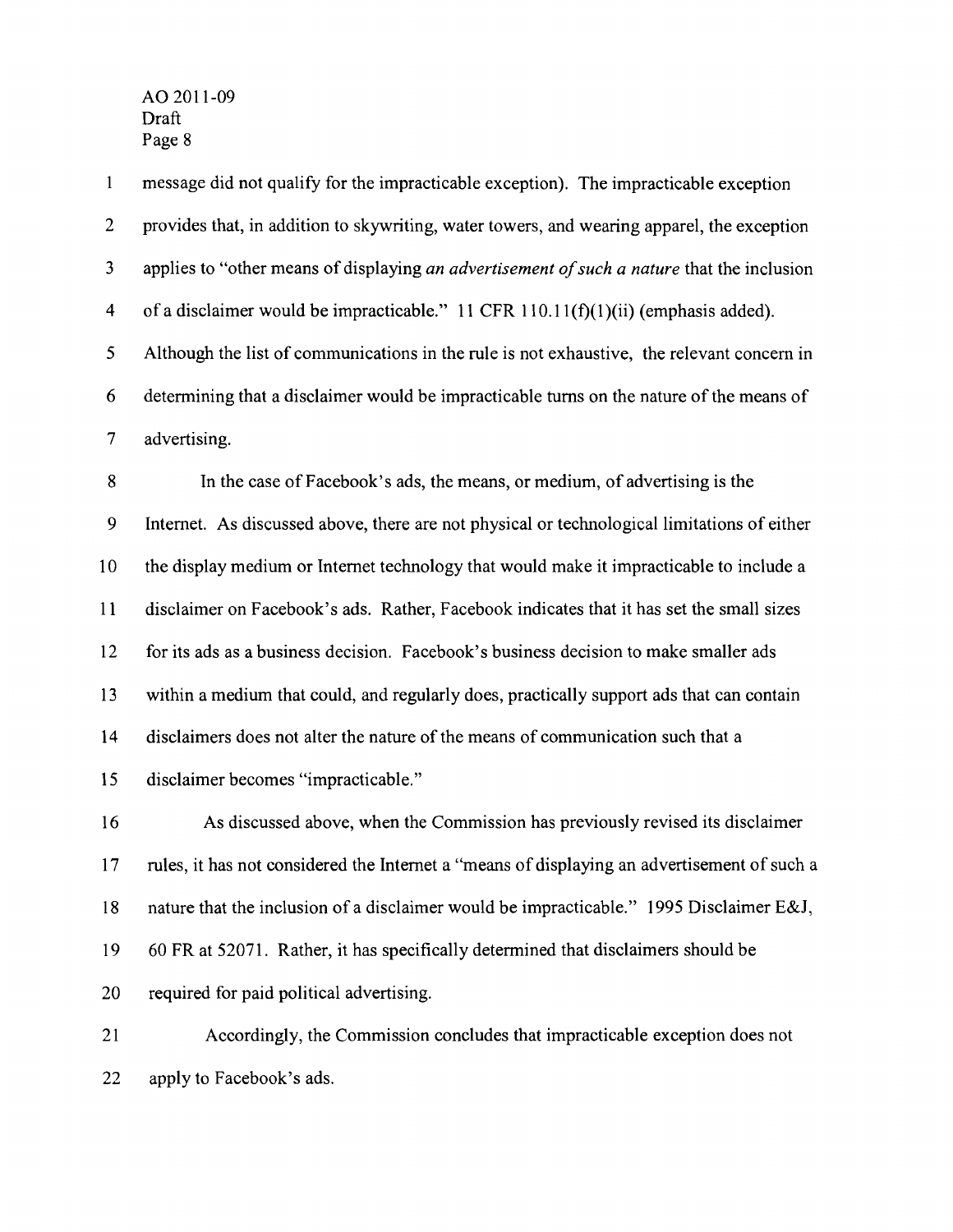*1 Alternative Disclaimers*  2 Because neither exception applies, Facebook's ads require disclaimers. 3 Nonetheless, in situations where delivery of a required disclaimer would be unwieldy or 4 unfeasible, the Commission has, while not eliminating the disclaimer requirement, 5 allowed the disclaimer to be delivered in an alternate fashion. *See* Advisory Opinions 6 2010-19 (Google), 2004-01 (Bush/Kerr), 2004-10 (Metro Networks), and 2004-37 7 (Waters). 8 The Commission notes that, as in Advisory Opinion 2010-19 (Goog1e), some 9 Facebook ads will link to a website or Facebook page that contains a disclaimer that 10 complies with the Act and Commission regulations. For Facebook's ads that do link to a II website or Facebook page with a complete and accurate disclaimer, the disclaimer 12 requirement of 11 CFR 110.11 would be satisfied.<sup>2</sup> In this context, a disclaimer is 13 complete and accurate when it meets the requirements of 11 CFR 110.11 so long as both 14 the website containing the disclaimer and the Facebook ad are paid for by and authorized 15 by the same person or persons.<sup>3</sup> This conclusion conforms to the Commission's practice

<sup>&</sup>lt;sup>2</sup> Although Facebook's advisory opinion request does include any proposals to deliver the required disclaimer in an alternate fashion, the Commission notes that the Act and Commission regulations need not be barriers to technological innovation; rather, technological innovation may promote compliance with campaign finance laws. For example, the California Fair Practices Commission ("CFFPC") recently amended its regulations regarding paid campaign advertisements and squarely addressed the issue of disclaimers in electronic media advertisements that are limited in size. *See* Cal. Code Regs. tit. 2, § 18450.4 (effective December 2010). Instead of granting a blanket exemption from complying with disclaimer requirements for small advertisements, CFFPC's regulation provides that small advertisements may use technological features such as rollover displays, links to a webpage, or "other technological means" to meet disclosure requirements. *See id.* at § 18450.4(b)(3)(G)(i).

 $3$  The Commission notes that the Act's disclaimer requirements do not apply to the requestor, but rather to the persons purchasing Facebook's ads. See II CFR 110.lI(a). While the Commission is providing an answer to the question raised by the requestor, the Advisory Opinion itself provides limited protection in the absence of some arrangement between Facebook and its political advertisers to comply with its substance.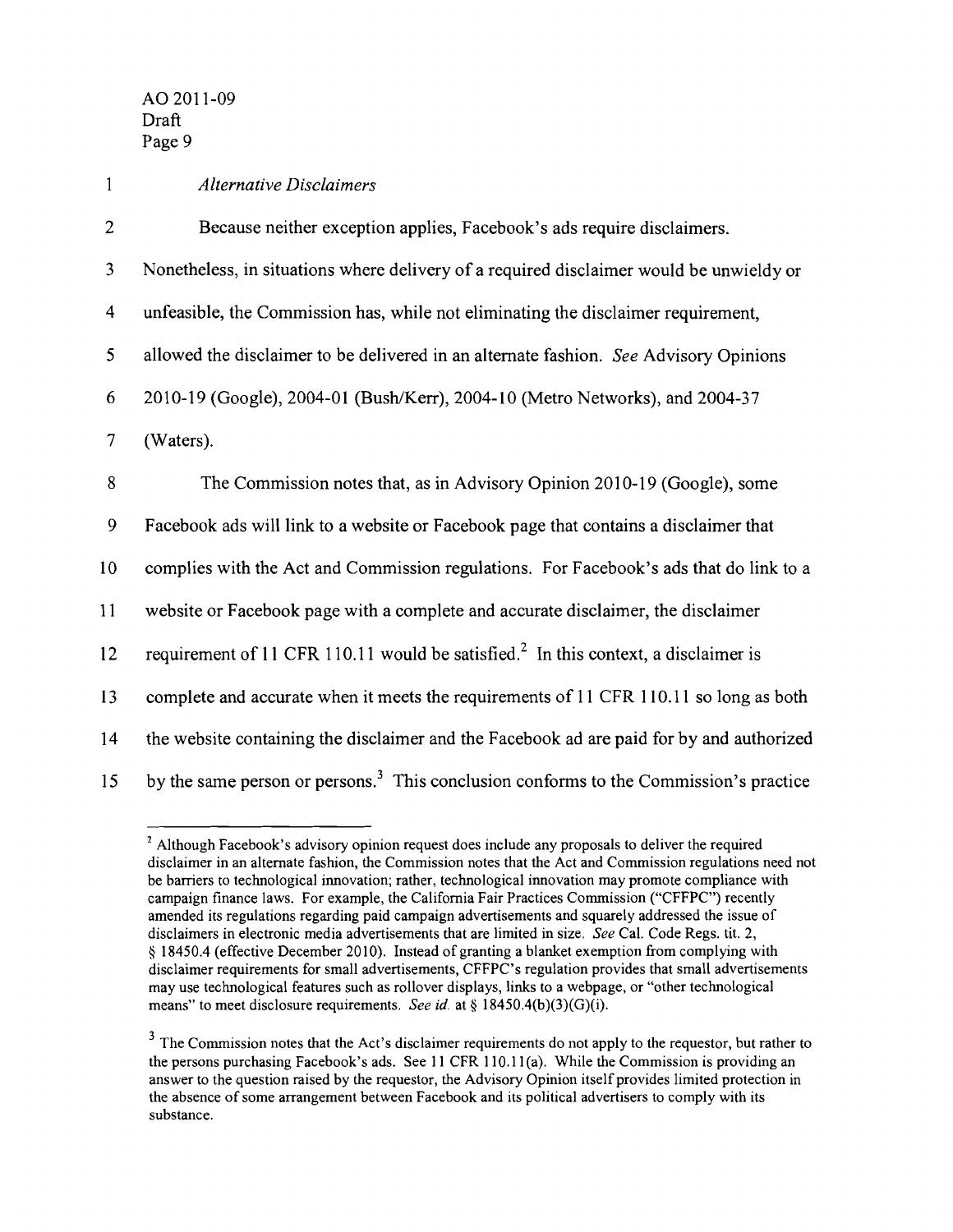1 of"interpret[ing] the Act and its regulations in a manner consistent with contemporary 2 technological innovations ... where the use of the technology would not compromise the 3 intent of the Act or regulations." Advisory Opinion 1999-09 (Bradley for President). 4 This conclusion is, however, limited to those Facebook ads that link to a website owned, 5 operated, or controlled by the Facebook ad payor. In other words, the disclaimer 6 information  $-$  "paid for by," "authorized by," committee name and address, if required  $-$ 7 on the linked website must be the same information that would be included by the payor 8 in a disclaimer in a Facebook ad, if otherwise required. 9 This response constitutes an advisory opinion concerning the application ofthe 10 Act and Commission regulations to the specific transaction or activity set forth in your 11 request. *See* 2 U.S.C. 437f. The Commission emphasizes that, ifthere is a change in any 12 of the facts or assumptions presented, and such facts or assumptions are material to a 13 conclusion presented in this advisory opinion, then the requestor may not rely on that 14 conclusion as support for its proposed activity. Any person involved in any specific 15 transaction or activity which is indistinguishable in all its material aspects from the 16 transaction or activity with respect to which this advisory opinion is rendered may rely on 17 this advisory opinion. *See* 2 U.S.C. 437f(c)(I)(B). Please note the analysis or 18 conclusions in this advisory opinion may be affected by subsequent developments in the 19 law including, but not limited to, statutes, regulations, advisory opinions, and case law. 20